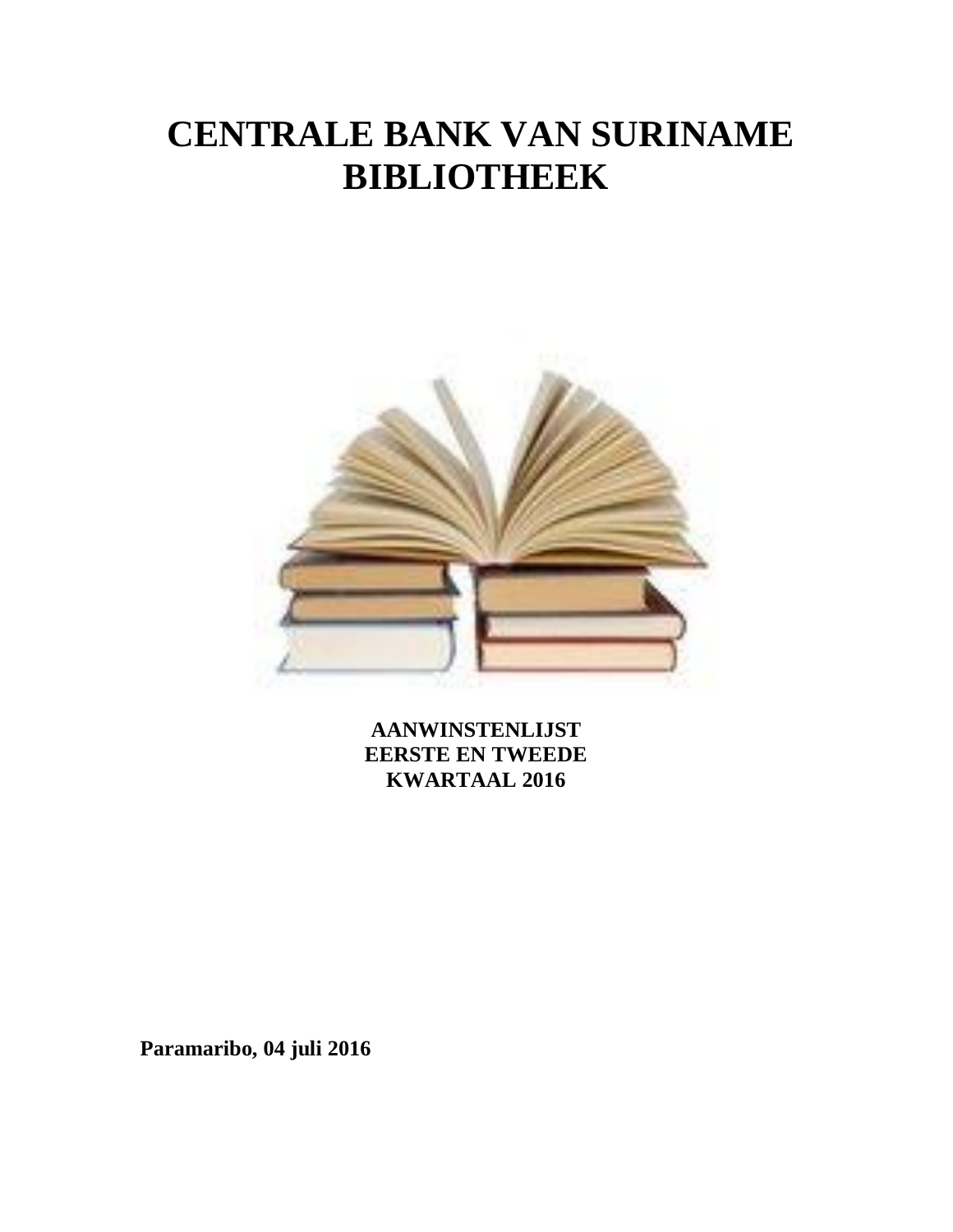**Paramaribo, 04 juli 2016 Nr. 209**

# **AANWINSTEN VAN DE BIBLIOTHEEK VAN DE CENTRALE BANK VAN SURINAME IN HET EERSTE EN TWEEDE KWARTAAL 2016**

# **A. BOEKEN EN BROCHURES**

# 1. AGIS CONSULTING

Cash essentials beyond payments / pref. Guillame Lepecq. – Paris, France : AGIS Consulting, 2015. – 85 p.

2. BANK FOR INTERNATIONAL SETTLEMENTS (BIS)

International banking and financial market developments. – Basel, Switzerland : BIS Bank for International Settlements, 2015. – V, 181 p. ISSN 1683-0121 (BIS Quarterly Review – September 2015)

3. BANK FOR INTERNATIONAL SETTLEMENTS (BIS)

International banking and financial market developments. – Basel, Switzerland : BIS Bank for International Settlements, 2015. – IV, 141 p. ISSN 1683-0121 (BIS Quarterly Review – December 2015)

4. BANK FOR INTERNATIONAL SETTLEMENTS (BIS) – MONETARY AND ECONOMIC DEPARTMENT

Cross-border financial linkages : challenges for monetary policy and financial stability. – Basle, Switzerland : BIS Bank for International Settlements, 2015. – XV, 197 p. (BIS Papers; no. 82) ISSN 1609-0381 ISSN 978-929197-244-9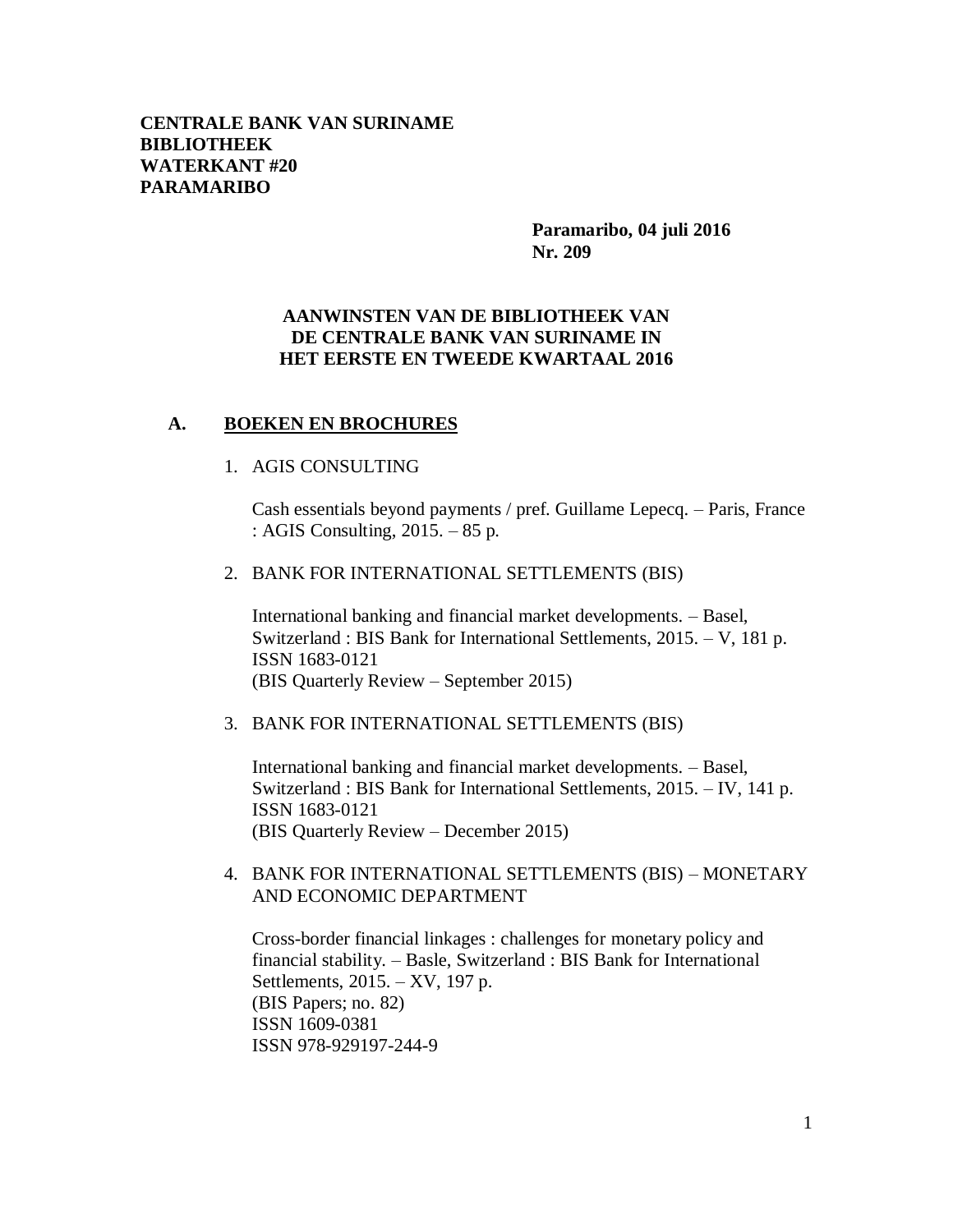- 5. BANK FOR INTERNATIONAL SETTLEMENTS (BIS) MONETARY AND ECONOMIC DEPARTMENT Currency carry trades in Latin America. – Basle, Switzerland : BIS Bank for International Settlements, 2015. – III, 43 p. (BIS Papers; no. 81) ISBN 978-92-9197-081-0 ISSN 1609-0381
- 6. BANK FOR INTERNATIONAL SETTLEMENTS (BIS) MONETARY AND ECONOMIC DEPARTMENT

What do new forms of finance mean for EM central banks? – Basle, Switzerland : BIS Bank for International Settlements, 2015. – IV, 419 p. (BIS Papers; no. 83) ISSN 1609-0381 ISBN 978-929197-312-5

7. CARICOM … [ET AL.]

Agreement establishing the free trade area between the Caribbean Community and the Dominican Republic. – [S.l.] : [s.n.], 1999. (SER/FTA (Spec.) 99/1/77)

8. CARICOM …[ET AL.]

Trade and economic co-operation agreement between the Caribbean Community (CARICOM) and the Government of the Republic of Cuba / in coop. with Ministry of Finance , Humphrey S. Hildenberg. – Kingston, Jamaica : [s.n.], 2002. – 23 p.

#### 9. CARICOM – INTERNE MARKT EN ECONOMIE (CSME)

Het kapitaalverkeer. – Georgetown, Guyana : Caricom Secretariat, 2010. – 20 p. ISBN 978-976-600-255-8

#### 10. CARICOM - INTERNE MARKT EN ECONOMIE (CSME)

Het recht van vestiging. – Georgetown, Guyana : Caricom Secretariat,  $2010. - 20$  p. ISBN 978-976-600-255-8

#### 11. FABER-DE LANGE, BRIGITTE; REINDER PIETERS; STEF WEIJERS

Inkoop: werken vanuit een ketenbenadering. – 2e dr. . – Groningen/ Houten : Noordhoff, 2014. – 265 p.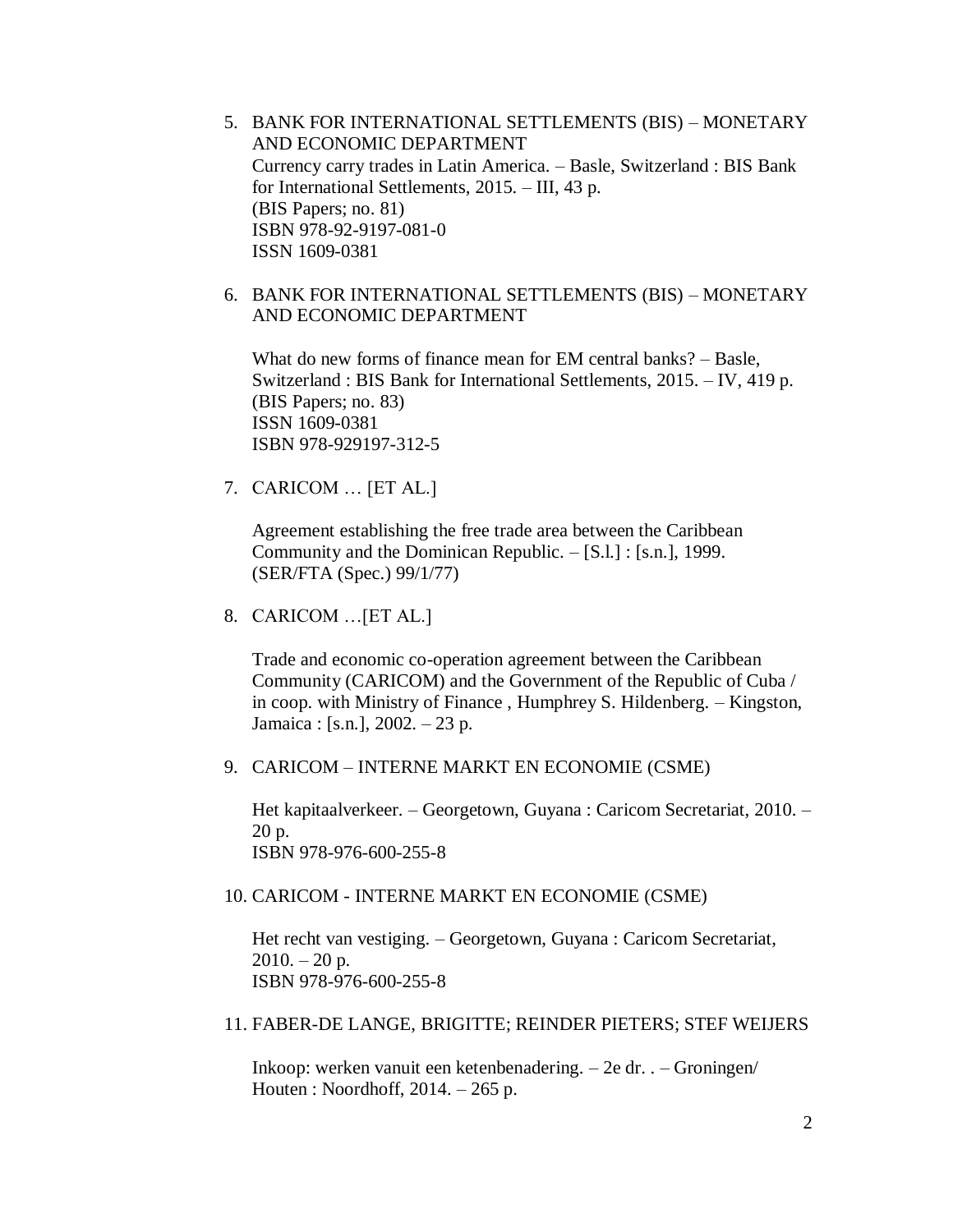Websiteadres : [www.inkoop.noordhoff.nl](http://www.inkoop.noordhoff.nl/) ISBN 978-90-01-83417-5 (Afd. PRM)

# 12. GELDERMAN, C.J.; B.J. ALBRONDA

Professioneel inkopen. – 4e dr. . – Groningen/Houten : Noordhoff, 2013. – 462 p. Websiteadres : [www.professioneelinkopen.noordhoff.nl](http://www.professioneelinkopen.noordhoff.nl/) ISBN : 978-90-01-79713-3 (Afd. PRM)

## 13. GOVERNMENT OF ARUBA

Aruba Delivers : 2011 – 2016 : Sovereign Deck/Aruba / forew. M.G. Eman. – Oranjestad, Aruba : Government of Aruba, 2011. – 37 p.

#### 14. GROOT, C. DE

Governance en toezicht voor financiële marktpartijen : gevolgen van de financiële crisis. – Zuthpen : Uitgeverij Paris, 2010. – 247 p. ISBN 978-90-77320-91-4

#### 15. INTERNATIONAL MONETARY FUND (IMF)

Government Finance Statistics Manual 2014 / forew. Christine Lagarde; pref. Louis Marc Ducharme. – Washington, D.C. : IMF International Monetary Fund, 2014. – XXIII, 446 p. ISBN 978-1-49834-376-3 (Afd. STA)

# 16. INTERNATIONAL MONETARY FUND (IMF) – STATISTICS DEPARTMENT

Recent developments and current initiatives / forew. Adelheid Burgi-Schmelz. – Washington, D.C. : IMF International Monetary Fund, 2012. – 51 p.

#### 17. KHALID ALSWEILEM … [ET AL.]

Sovereign funds : fiscal framework, governance & investment / ed. Donghyun Park; Ana María Jul. – London, UK : Central Bank publications, 2015. – XXVI, 208 p. (Principal Global Investors) ISBN 978-1-902182-94-0 (GOV)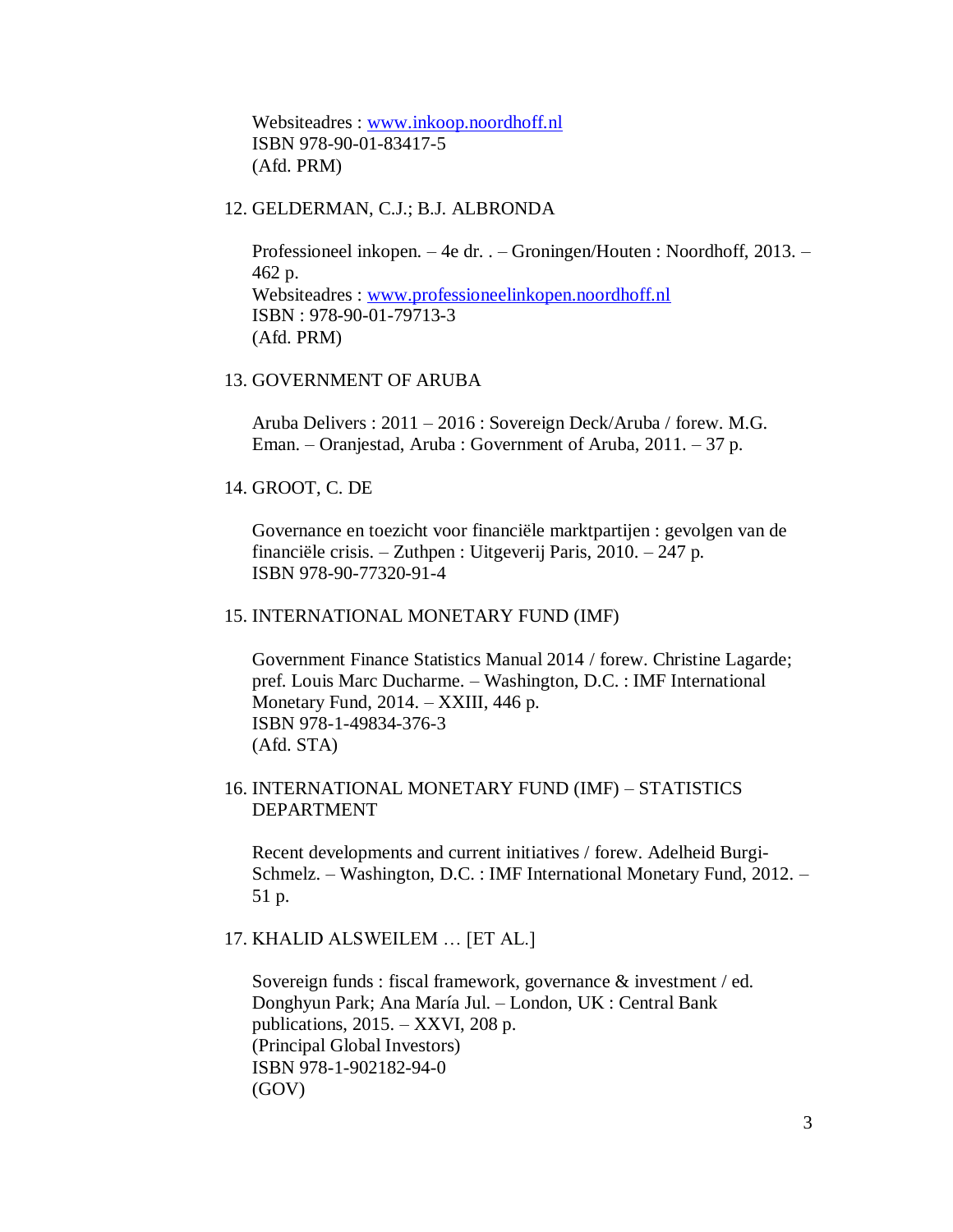#### 18. LONG, J. SCOTT; JEREMY FREESE

Regression models for categorical dependent variables using stata.  $-3<sup>rd</sup>$ ed. . – Texas, USA : Stata Press, 2014. – XVII, 589 p. ISBN 978-1-59718-111-2 1 st ed. : 2001 (DME)

# 19. MOHAMED A. EL-ERIAN

The only game in town : central banks, instability, and avoiding the next collapse. – New York : Random House, 2016. – XXI, 296 p. ISBN 978-0-8129-9762-0

#### 20. NELEMANS, M.D.H.

Bestuurdersaansprakelijkheid in de financiële sector : toezicht, handhaving, sancties en zorgplichten. – Zuthpen : Uitgeverij Paris, 2013. – 97 p. ISBN 978-94-6251-010-4

21. OFFICIAL MONETARY AND FINANCIAL INSTITUTIONS FORUM (OMFIF) LTD. … [ET AL.]

Global public investor 2015 : real assests for the real economy / ed. David Marsh; forew. Lim Siong. – London, UK : OMFIF, 2015. – 187 p. ISBN 978-0-9929349-2

22. REIJNIERS, JACQUES J.A.M. (RED.)

Duurzaam inkopen : nu doen! Innoveren mét leveranciers / voorw. Herman H.F. Wijffels. – Assen, Nederland : Koninklijke Van Gorcum, 2012. – VIII, 138 p. ISBN 9789023249337 (Afd. PRM)

# 23. UNITED NATIONS (UN); ECONOMIC COMMISSION FOR LATIN AMERICA AND THE CARIBBEAN (ECLAC)

Foreign Direct Investment in Latin America and the Caribbean 2015. – Santiago, Chile : UN United Nations, 2015. – 133 p. ISBN 978-92-1-121888-6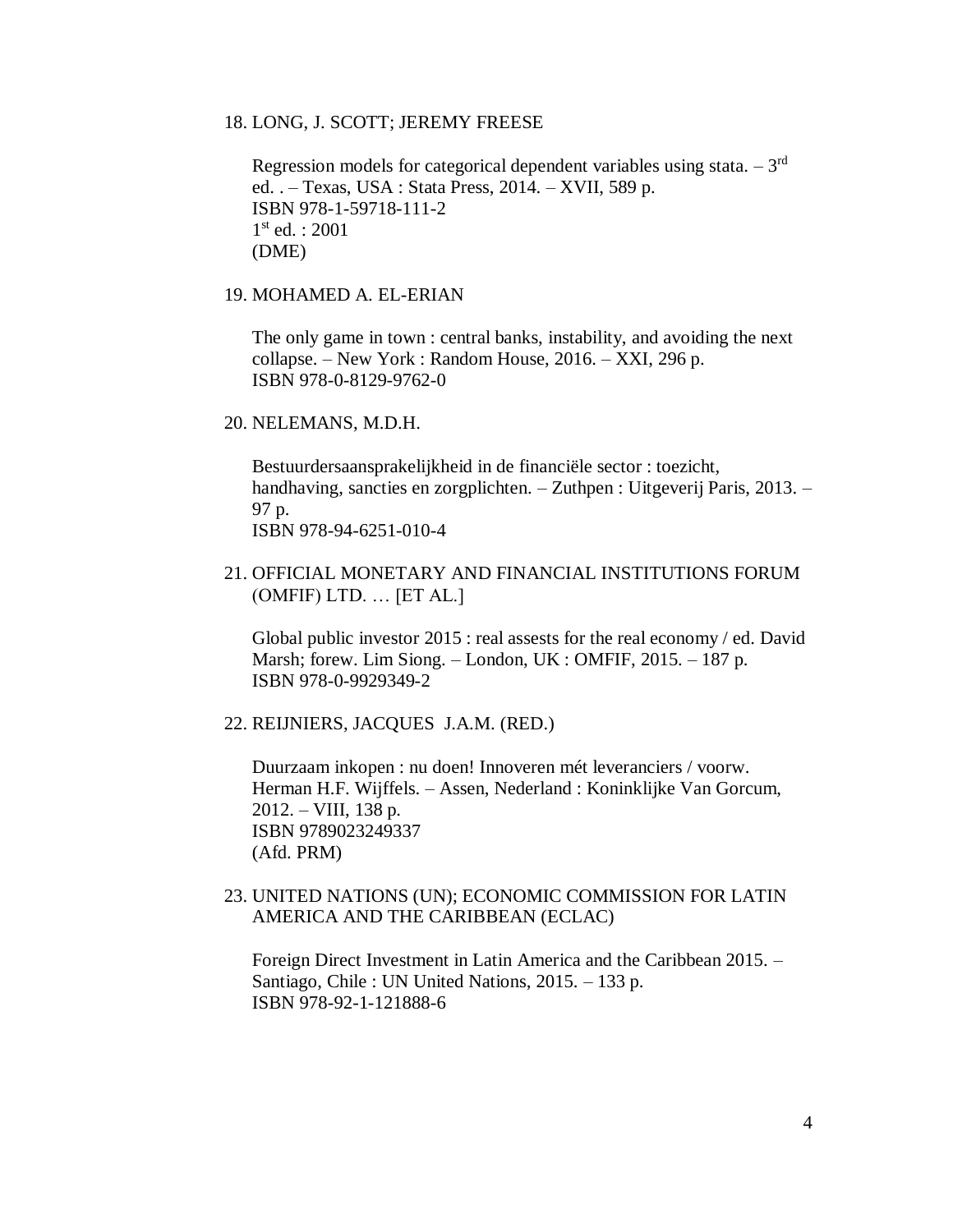# 24. UNITED NATIONS CONFERENCE ON TRADE AND DEVELOPMENT (UNCTAD); UNITED NATIONS (UN)

World Investment Report 2015 : Reforming international investment governance / pref. Ban Ki-Moon. – Geneva [etc.] : United Nations (UN)  $...$ [etc.], 2015. – XIV, 236 p. ISBN 978-92-1-112891-8

25. VOS, P.

Bankkrediet : macht of onmacht. – 1e dr., 2e opl. . – Deventer : Kluwer,  $2007. - 130$  p. (Controlling in de praktijk; no. 69) 1e dr., 1e opl.: 2005 ISBN 978-90-13-024357

26. WEELE, A.J. VAN

Grondslagen van inkoopmanagement. – 2e opl. . - Alphen aan den Rijn : Kluwer, 2007. – 360 p. ISBN 9789013042627 (Afd. PRM)

27. WEELE, A.J. VAN

Inkoop in strategisch perspectief : analyse, strategie, planning en praktijk . – 6e geh. herz. dr. . – Alphen aan den Rijn : B+B Vakmedianet, 2008. – 475 p. ISBN 978-90-130-5607-3 (Afd. PRM)

# 28. ZUIDAS INSTITUUT VOOR FINANCIEEL RECHT EN ONDERNEMINGSRECHT (ZIFO)

De veranderende rol van toezichthouders in de financiële sector / inl. G.T.M.J. Raaijmakers; bijdr. R.G.C. van den Brink … [et al.]. – Deventer : Kluwer, 2014. – 81 p. (ZIFO-reeks; dl. 11) ISBN 978-90-13-11953-3

==========================================================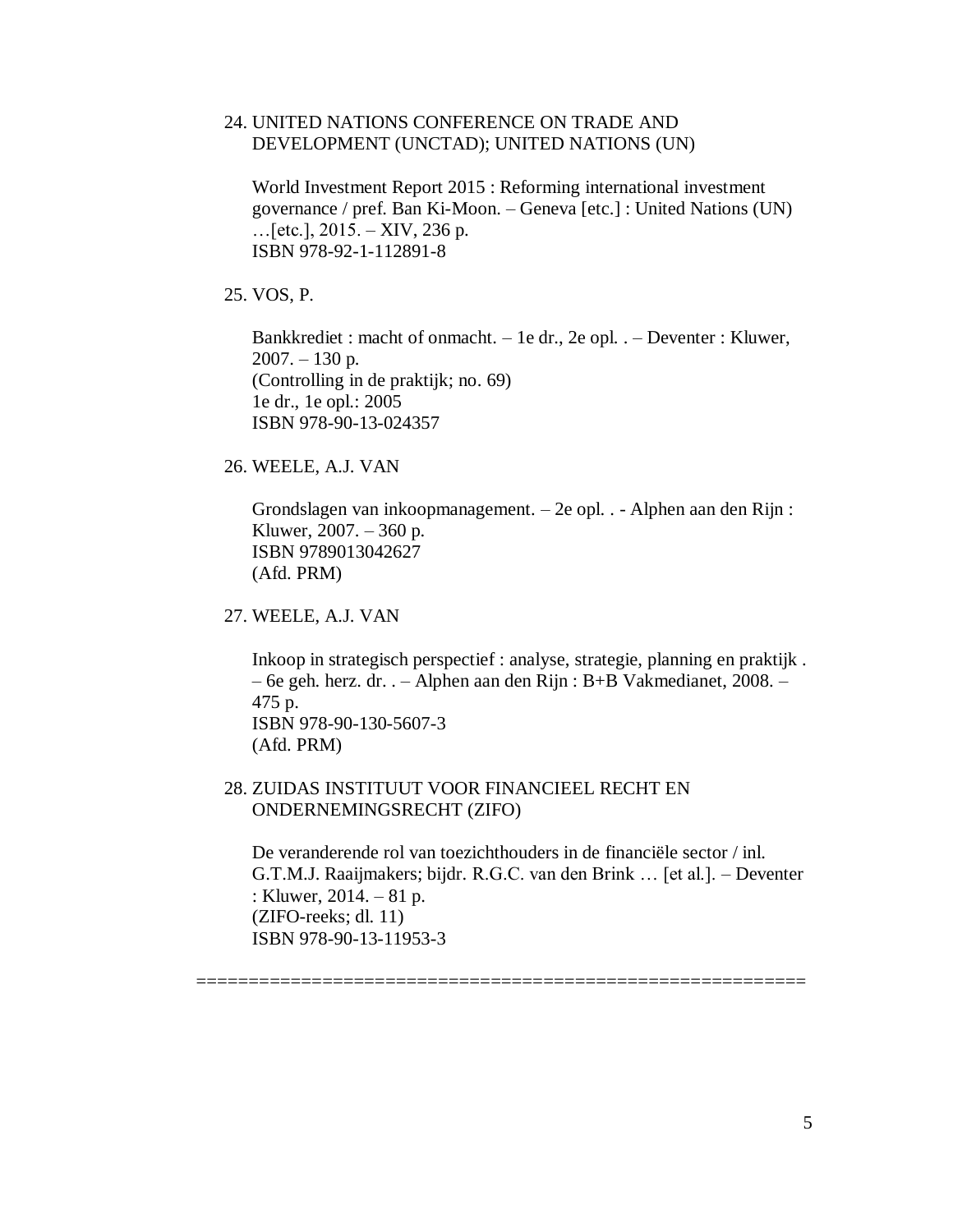# **B. BOEKEN EN BROCHURES M.B.T. SURINAME**

# 1. ADHIN, RAKESH S.

De betekenis van financiële stabiliteit : (20 slides). – Paramaribo : Centrale Bank van Suriname, 2016. – 20 p.

# 2. ALGEMEEN BUREAU VOOR DE STATISTIEK (ABS)

Huishoudbudgetonderzoek 2013/2014 : volume 1 : Eindresultaten voor alle 5 strata tezamen = Household budget survey 2013/2014 : volume 1 / voorw. Iwan A. Sno. – Paramaribo : ABS Algemeen Bureau voor de Statistiek, 2015. – VI, 57 p. (Suriname in Cijfers; no. 319-2015/09)

# 3. ALGEMEEN BUREAU VOOR DE STATISTIEK (ABS)

Huishoudbudgetonderzoek 2013/2014 : volume 2 : Eindresultaten per stratum = Household budget survey 2013/2014 : volume 2 / voorw. Iwan A. Sno. – Paramaribo : ABS Algemeen Bureau voor de Statistiek, 2016. – VI, 166 p.

(Suriname in Cijfers; no. 320-2016/01)

# 4. ALGOE, SHAKUNTELA

Introduction of a deposit insurance system in Suriname : strengthening financial stability / mentor I. geduld-Nijman; external mentor Dave Grace; coörd. IGSR – R. Woody-Sobhie. – Paramaribo : ADEK Universiteit van Suriname – Institute for Graduate Studies and Research, 2016. – IX, 46 p. "Thesis submitted in fulfillment of the requirements for the degree of Master in Banking & Finance aan de Anton de Kom Universiteit van Suriname – Institute for Graduate Studies and Research"

5. CARAM, A.

De wijze monetaire lessen van Anthony Caram : normen en condities voor evenwichtige staatsfinanciën / samenst. en bew. Rosita Sobhie; Anastasia Ronoastro. – Paramaribo : ADEK Universiteit van Suriname – IGSR Institute for Graduate Studies and Research, 2016. – 97 p.

# 6. CENTRALE BANK VAN SURINAME (CBvS)

Republic of Suriname : macroeconomic outlook, investment and trade opportunities. – Paramaribo : Centrale Bank van Suriname, 2014. – 28 p.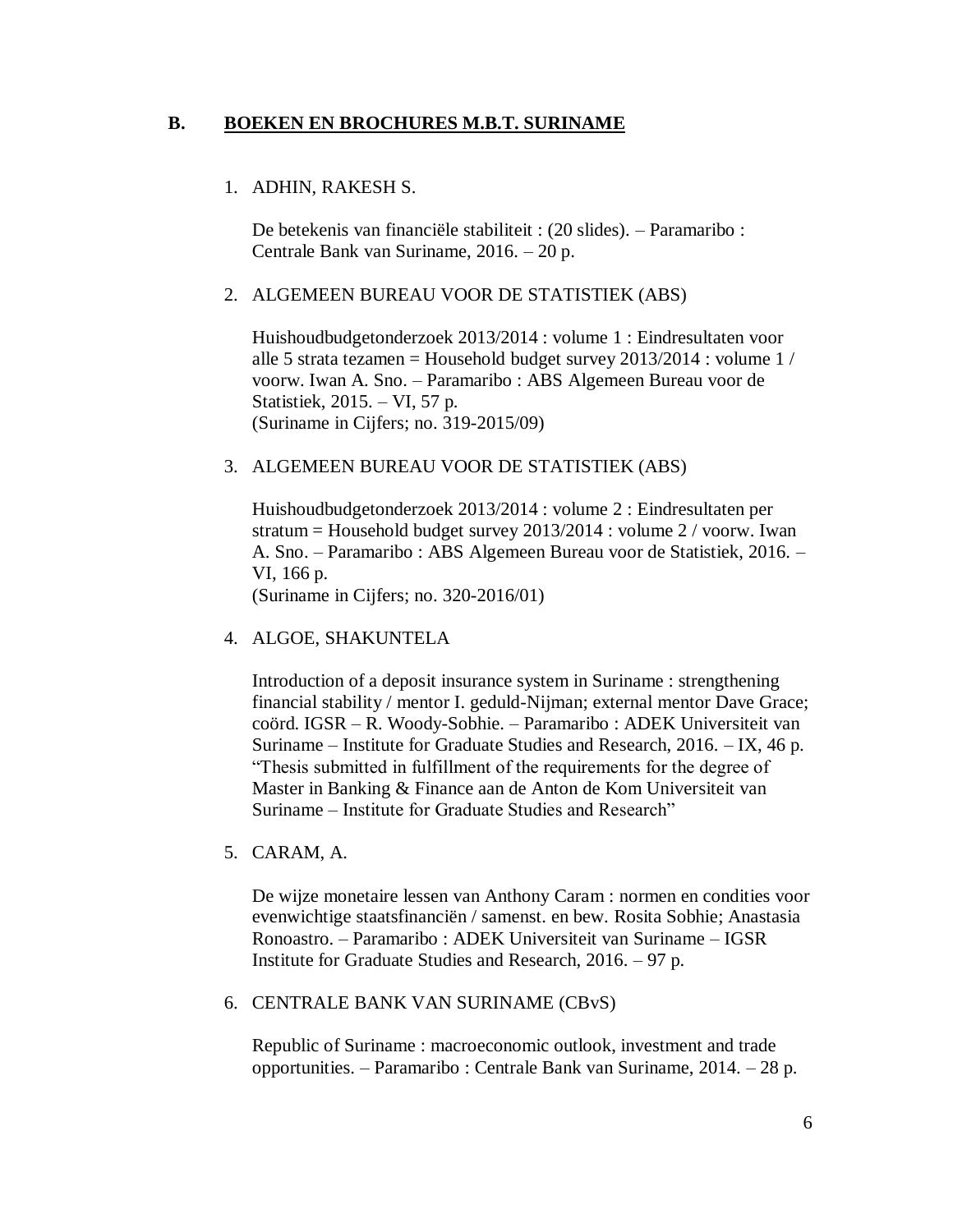#### 7. CENTRALE BANK VAN SURINAME (CBvS)

República do Suriname : perspectiva macroeconomica, investimentos e oportunidades comerciais. – Paramaribo : Centrale Bank van Suriname,  $2014. - 27$  p.

8. ELMPT, T.F.A.

Surinam paper currency : volume  $I - 1760$  to 1957. – Uithoorn : Elran press, 1997. – XXVI, 447 p. ISBN 90-801808-3-1 (Afd. NUM)

9. ELMPT, T.F.A.

Surinam paper currency : volume  $2 - 1957$  to  $2000$ . – Uithoorn : Elran press, 2001. – XIV, 610 p. ISBN 90-801808-3-2 (Afd. NUM)

10. ELMPT, T.F.A. VAN

Surinam paper currency : volume  $3 - 1918$  to 1987 : treasury notes.  $-$ Uithoorn : Elran press,  $2000. - XII$ , 436 p. ISBN 90-801808-3-3 (Afd. NUM)

# 11. GOVERNMENT OF THE REPUBLIC OF SURINAME.

Agreement between the Government of the Republic of Suriname and the Government of the Republic of the Republic of Indonesia for the avoidance of double taxation and the prevention of fiscal evasion with respect to texas on income / in coöp. with Ministry of Finance, Humphrey S. Hildenberg. – Paramaribo : Government of the Republic of Suriname, 2003.

#### 12. INTER-AMERICAN DEVELOPMENT BANK (IDB)

Private sector assessment of Suriname. – Washington, D.C. : IDB Inter-American Development Bank, 2014. – 23 p. (Private Sector Assessment report)

13. POLLACK, HARROLD R.

Suriname's Bauxite Industry : 1898 – 2009 and the Brokopondo Agreement. – ed. Theo E. Wong. – Paramaribo : VACO, 2016. – 372 p.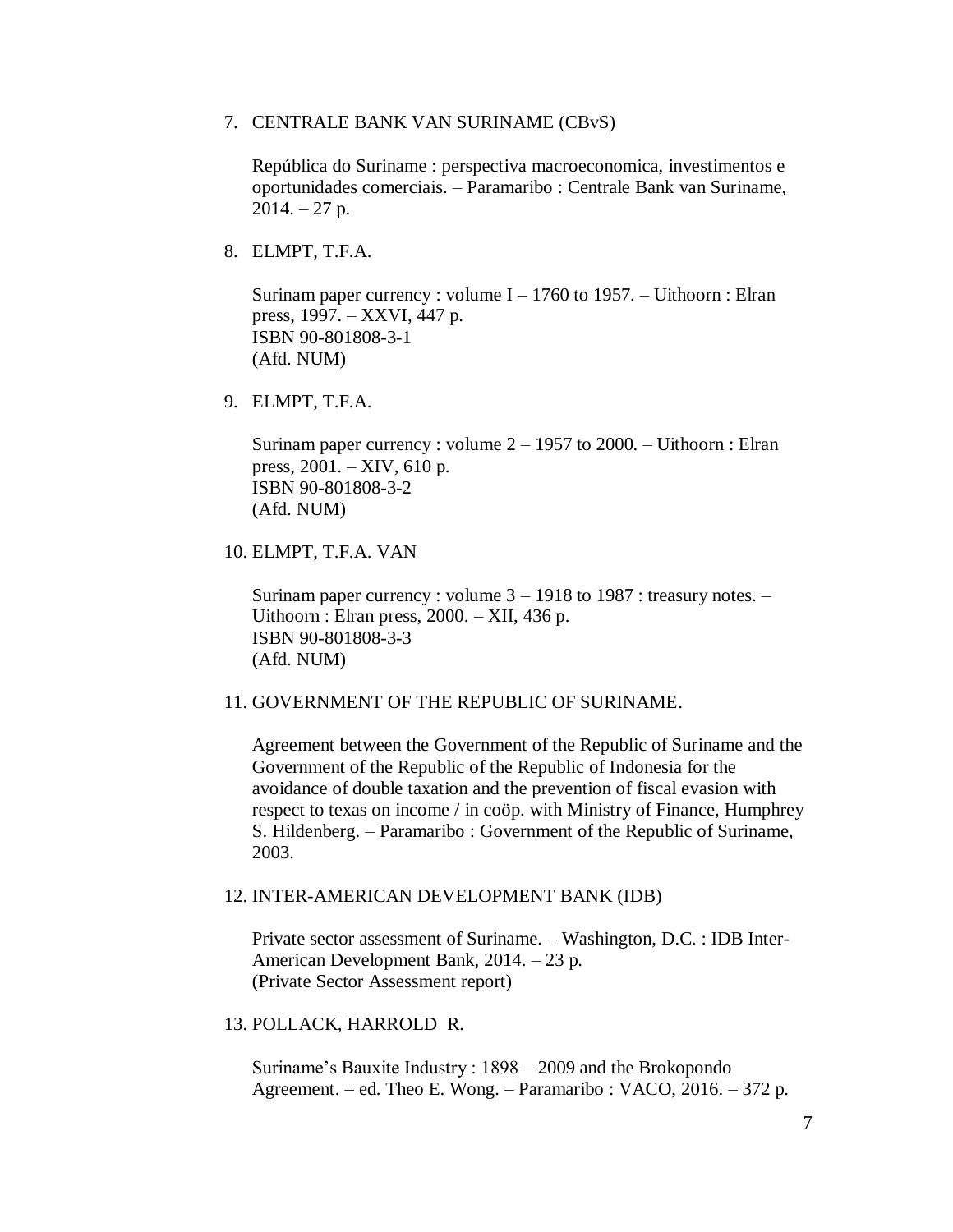#### ISBN 978-99914-0-105-8

# 14. SANDEW HIRA

Eddy Jharap : Vertrouwen in eigen kunnen : een biografisch interview over de ontwikkeling van de Staatsoliemaatschappij Suriname N.V. . – Den Haag : Amrit, 2007. – 463 p. ISBN 978-90-74897-48-8

#### 15. SHOOK YEN, CHIN

Capital requirements in international perspective : strengthening the capital base of the banking sector in Suriname / mentor I. Geduld-Nijman; external mentor E.L. Nolan; coörd. R. Woodly-Sobhie; M. Tjon A Ten; exam. Comm. E. Frangie … [et al.]. – Paramaribo : ADEK Universiteit van Suriname, 2016. – V, 66 p.

"Thesis submitted in fulfillment of the requirements for the degree of Master in Banking & Finance – ADEK Universiteit van Suriname – Institute for Graduate Studies and Research"

# 16. STAATSOLIE MAATSCHAPPIJ SURINAME N.V.

Staatsolie Maatschappij Suriname N.V. : Prospectus (USD 15.000.000) : vastrentende obligatie (vervaldatum 2015) ; arrangeur De Surinaamsche Bank N.V. . – Paramaribo : Staatsolie Maatschappij Suriname, 2010. – 35 p.

# 17. STICHTING AGRARISCHE VROUWEN (SAV) = FOUNDATION WOMEN IN AGRICULTURE

Manual for SAV farmers producing fruits vegetables and herbs for the local market. – [S.l.] : [s.n.], 2012. – 35 p.

#### 18. VOORUITSTREVENDE HERVORMINGS PARTIJ (VHP) … [ET AL.]

==========================================================

Dialoog en consensus over een duurzame toekomst : aanzet tot Suriname's 2030 vision : verslag nationale conferentie 19 januari 2013. – Paramaribo : VHP Vooruitstrevende Hervormings Partij, 2013. – 94 p.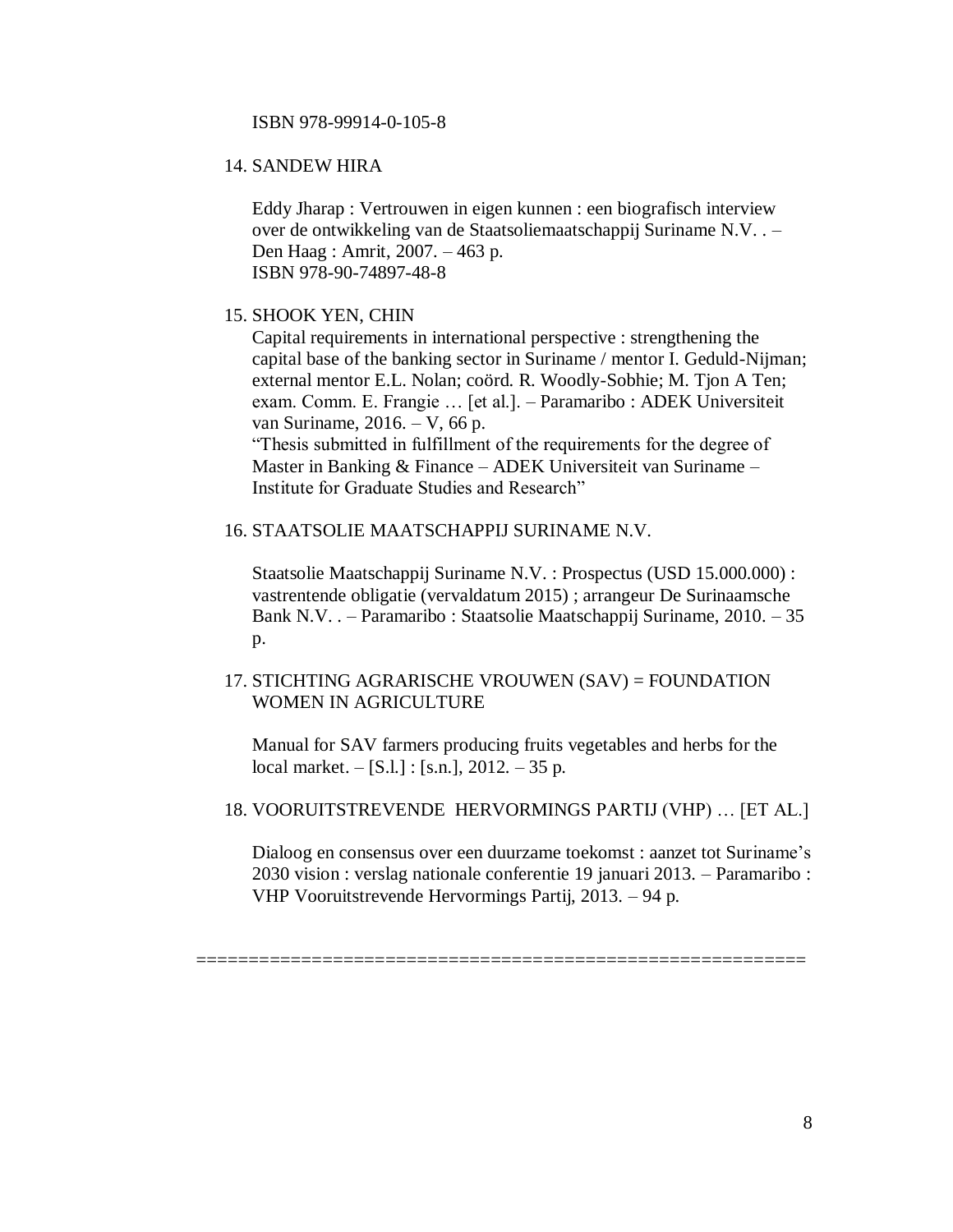# **C. JAARVERSLAGEN**

# **NAAM V/D INSTELLING VESTIGING VERSLAGJAAR CARAIBISCH GEBIED**

# **SURINAME**

|               | <b>Academisch Ziekenhuis</b><br>Paramaribo (AZP)                      | Paramaribo                | 2013 |  |
|---------------|-----------------------------------------------------------------------|---------------------------|------|--|
|               | Assuria N.V.                                                          | Paramaribo                | 2015 |  |
|               | <b>Bauxiet Instituut Suriname</b>                                     | Paramaribo                | 2014 |  |
|               | Diakonessenhuis                                                       | Paramaribo                | 2014 |  |
|               | C. Kersten & Co N.V.                                                  | Paramaribo                | 2013 |  |
|               | Medische Zending – Primary<br><b>Health Care Suriname</b>             | Paramaribo                | 2014 |  |
|               | Staatsolie Maatschappij Suriname<br>N.V.                              | Paramaribo                | 2010 |  |
|               | Staatsolie Maatschappij Suriname<br>N.V.<br>(Half-year report)        | Paramaribo                | 2015 |  |
|               | Stichting Drs. L. Mungra Streek-<br>Ziekenhuis Nickerie<br>(Jaarplan) | Paramaribo, Nickerie 2016 |      |  |
| <b>BELIZE</b> |                                                                       |                           |      |  |
|               | <b>Central Bank of Belize</b>                                         | Belmopan                  | 2014 |  |
|               |                                                                       |                           |      |  |

# **AZIE**

# **MADAGASCAR**

|  | Banque Centrale de Madagascar |  | Antananarivo | 2014 |
|--|-------------------------------|--|--------------|------|
|--|-------------------------------|--|--------------|------|